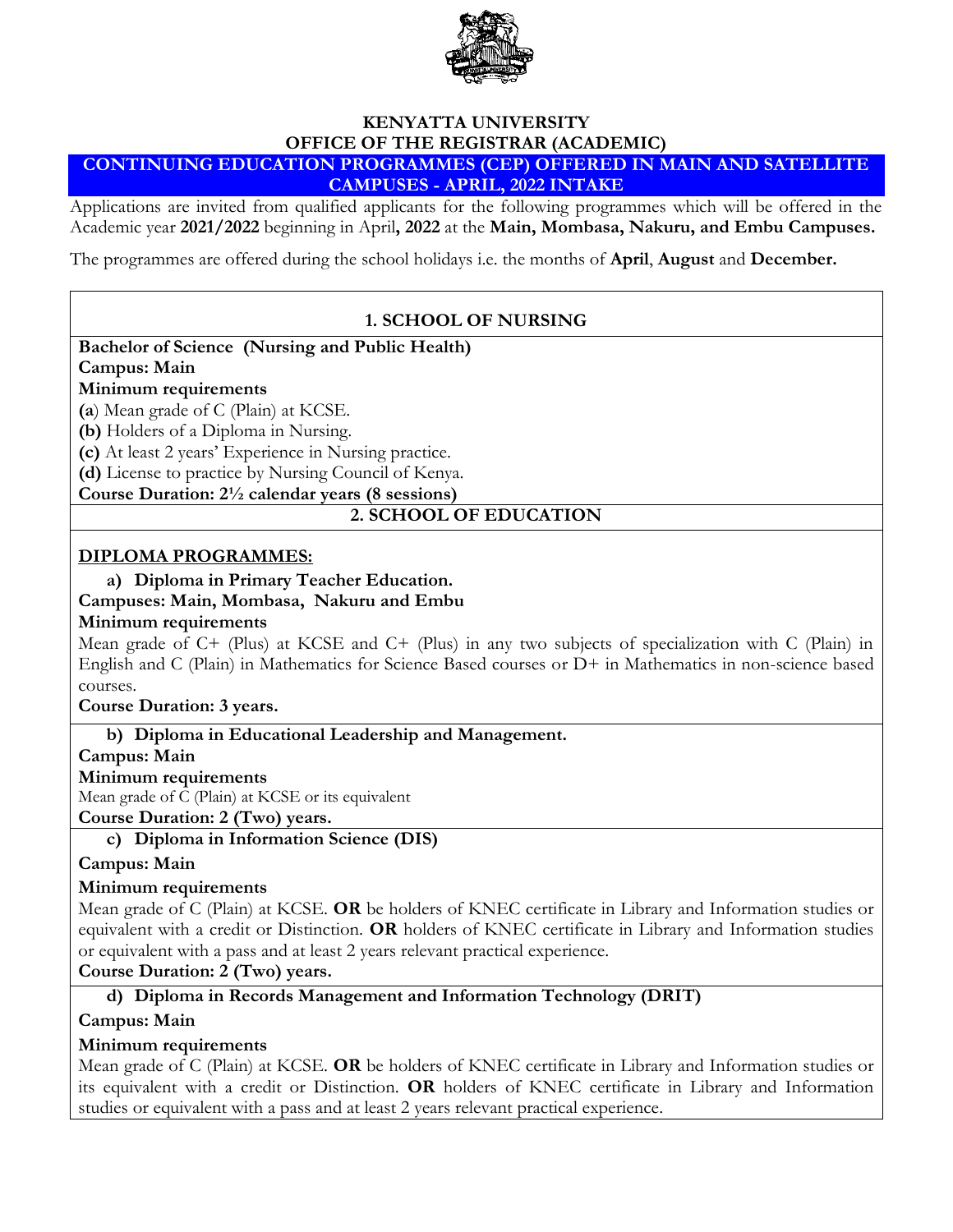**Course Duration: 2 (Two) years.**

### **DEGREE PROGRAMMES:**

**a) Bachelor of Education (Arts)** 

**Campuses: Main, Mombasa, Embu and Nakuru** 

### **Minimum requirements**

Mean grade of C+ (Plus) at KCSE or equivalent with at least C+ (Plus) or equivalent in two (2) subjects of career choice

**Course Duration: 4 (Four) years.**

# **b) Bachelor of Education (Early Childhood Education)**

### **Campus: Main**

### **Minimum requirements**

Mean grade of C+ (Plus) at KCSE or equivalent.

### **Course Duration: 4 (Four) years.**

**c) Bachelor of Education (Science)**

# **Campuses: Main, Mombasa, Nakuru and Embu**

### **Minimum requirements**

Mean grade of C+ (Plus) at KCSE or equivalent with at least C+ (Plus) or equivalent in two (2) of the Science subjects and C (Plain) in Mathematics.

# **Course Duration: 4 (Four) years.**

# **d) Bachelor of Education (Home Economics)**

### **Campus: Main**

# **Minimum requirements**

Mean grade of C+ (Plus) at KCSE or equivalent and at least C+ (Plus) in both Home Science and any other science subject of choice and must have passed Mathematics with at least C (Plain). OR Mean grade of C+ (Plus) at KCSE examination or equivalent and at least C+ (Plus) in both Biology and any other science subject of choice and must have passed Mathematics with at least C (Plain)

# **Course Duration: 4 (Four) years.**

**e) Bachelor of Education (Physical Education & Sports)**

# **Campus: Main**

# **Minimum requirements**

Mean grade of  $C+$  (Plus) at KCSE or equivalent with  $C +$  (Plus) in two teaching subjects of choice undertaken in Secondary School and must have obtained at least C (Plain) in one science subject in KCSE examination.

**Course Duration: 4 (Four) years.**

# **f) Bachelor of Library and Information Science**

# **Campus: Main**

# **Minimum requirements**

Mean grade of C+ (Plus) at KCSE examination or equivalent. **OR** Mean grade of C (Plain) at KCSE examination or equivalent with a Diploma in Library Science and/or information Science or Archives Administration. **OR** Mean grade of C- (Minus) at KCSE examination and progressed from certificate to Diploma at Kenyatta University or any other recognized/accredited Institutions.

# **Course Duration: 4 (Four) years.**

**g) Bachelor of Science (Records Management and Information Technology)**

# **Campus: Main**

# **Minimum requirements**

Mean grade of C+ (Plus) at KCSE or its equivalent **OR** Mean grade of C (Plain) at KCSE or equivalent with a Diploma in Library Science or Records Science or Archives Management. **OR** Mean grade of C - (Minus) at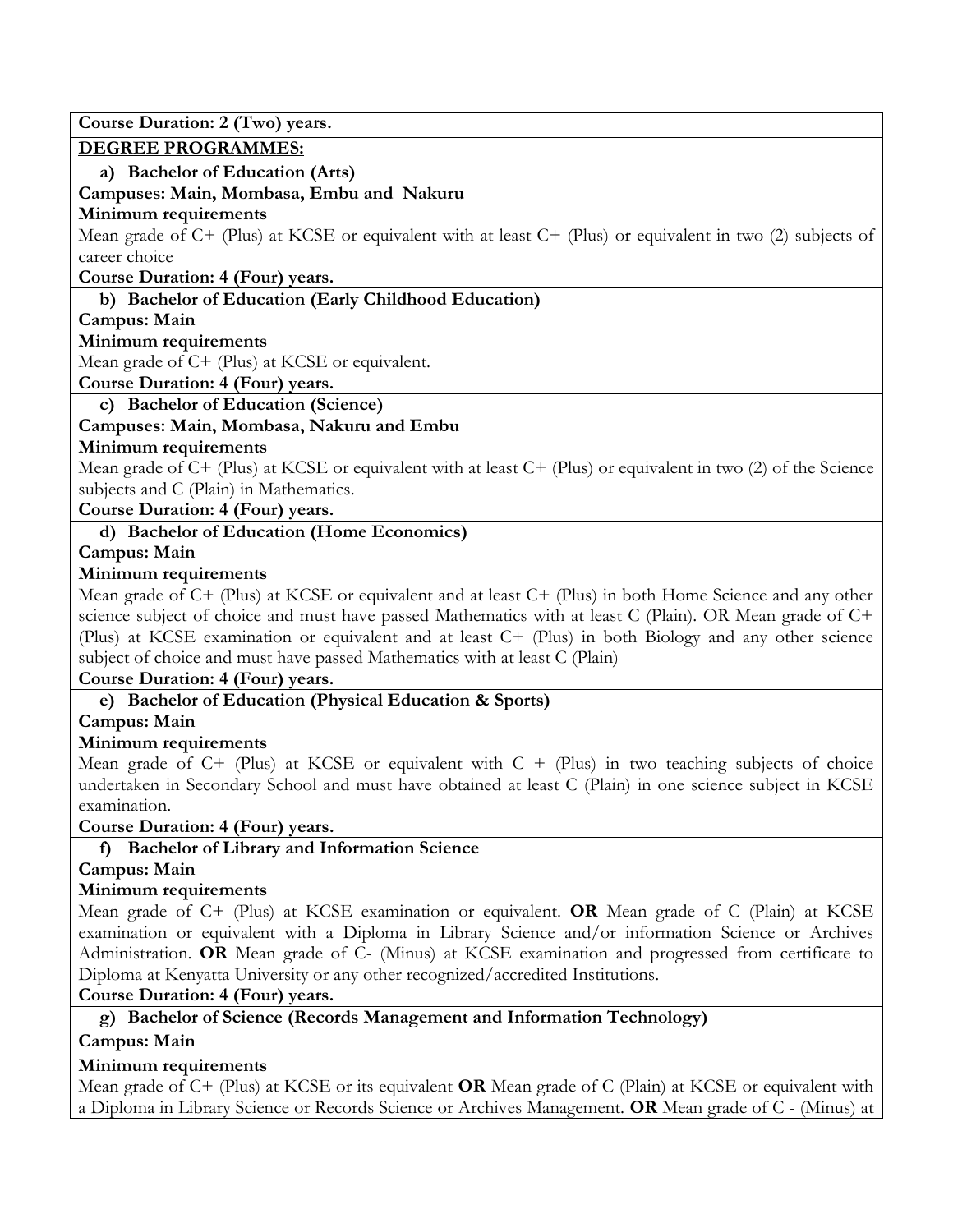KCSE and progressed from Certificate to Diploma at Kenyatta University or any other recognized/accredited institutions.

**Course Duration: 4 (Four) years.**

### **h) Bachelor of Education (Special Needs Education)**

**Campus: Main**

**Minimum requirements**

Mean grade of C+ (Plus) at KCSE or equivalent with at least C+ (plus) in two teaching subject of choice. **Course Duration: 4 (Four) years**

### **3. SCHOOL OF PUBLIC HEALTH AND APPLIED HUMAN SCIENCES.**

### **DEGREE PROGRAMMES:**

# **a) Bachelor of Science in Environmental Health**

### **Campus: Main**

### **Minimum requirements**

Mean grade of C+ (Plus) at KCSE or equivalent with at least C+ (Plus) in the following subjects: Mathematics/Physics, Chemistry/Physical Sciences, Biology/Biological Sciences, English/Kiswahili

**OR** At least a grade C (Plain) at KCSE and a Diploma with at least a Credit from a recognized institution in the following areas: Environmental Health, Environmental Studies, Water and Civil engineering, Pharmacy, Nursing, Clinical medicine, Biomedical sciences, Public Health, Community Health and Nursing, Nutrition or any other health related courses.

**OR** Those who had a C- (Minus) at KCSE and progressed from Certificate to any of the above Diplomas at Kenyatta University or any other recognized/accredited institutions.

**Course Duration: 4 years**

# **b) Bachelor of Science (Occupational Health and Safety)**

### **Campus: Main**

### **Minimum requirements**

Mean grade of C+ (Plus) at KCSE or equivalent with at least C+ (Plus) in the following subjects: Mathematics/Physics, Chemistry/Physical Sciences, Biology/Biological Sciences, English/Kiswahili

**OR** At least a grade C (Plain) at KCSE and a Diploma with at least a Credit from a recognized institution in the following areas: Occupational Health & Safety, Environmental Health, Engineering, Pharmacy, Nursing, Clinical medicine, Biomedical laboratory technology, Biological Sciences, Physical Sciences, Biomedical sciences, Public Health, Community Health and Nursing, Human resources, Nutrition or any other health related courses deemed relevant to the programme.

**OR** A holder of C- (Minus) at KCSE or its equivalent and must have successfully completed and passed in a relevant Certificate and Diploma course in a relevant area from a recognized institutions

**Course Duration: 4 years** 

# **c) Bachelor of Science (Health Records and Information Management)**

# **Campus: Main**

# **Minimum requirements**

Mean grade of C+ (Plus) at KCSE or equivalent with at least C+ (Plus) in English/Kiswahili, Biology/Biological Sciences and Mathematics

**OR** Mean grade C (Plain) at KCSE or Division III at EACE or equivalent with Diploma in Health Records and Information Technology from a recognized institution.

**OR** Mean grade of C–(Minus) at KCSE and progressed from Certificate to Diploma in Health Records and information Technology from recognized/accredited institution.

### **Course Duration: 4 years**

**d) Bachelor of Science (Health Services Management) Campus: Main**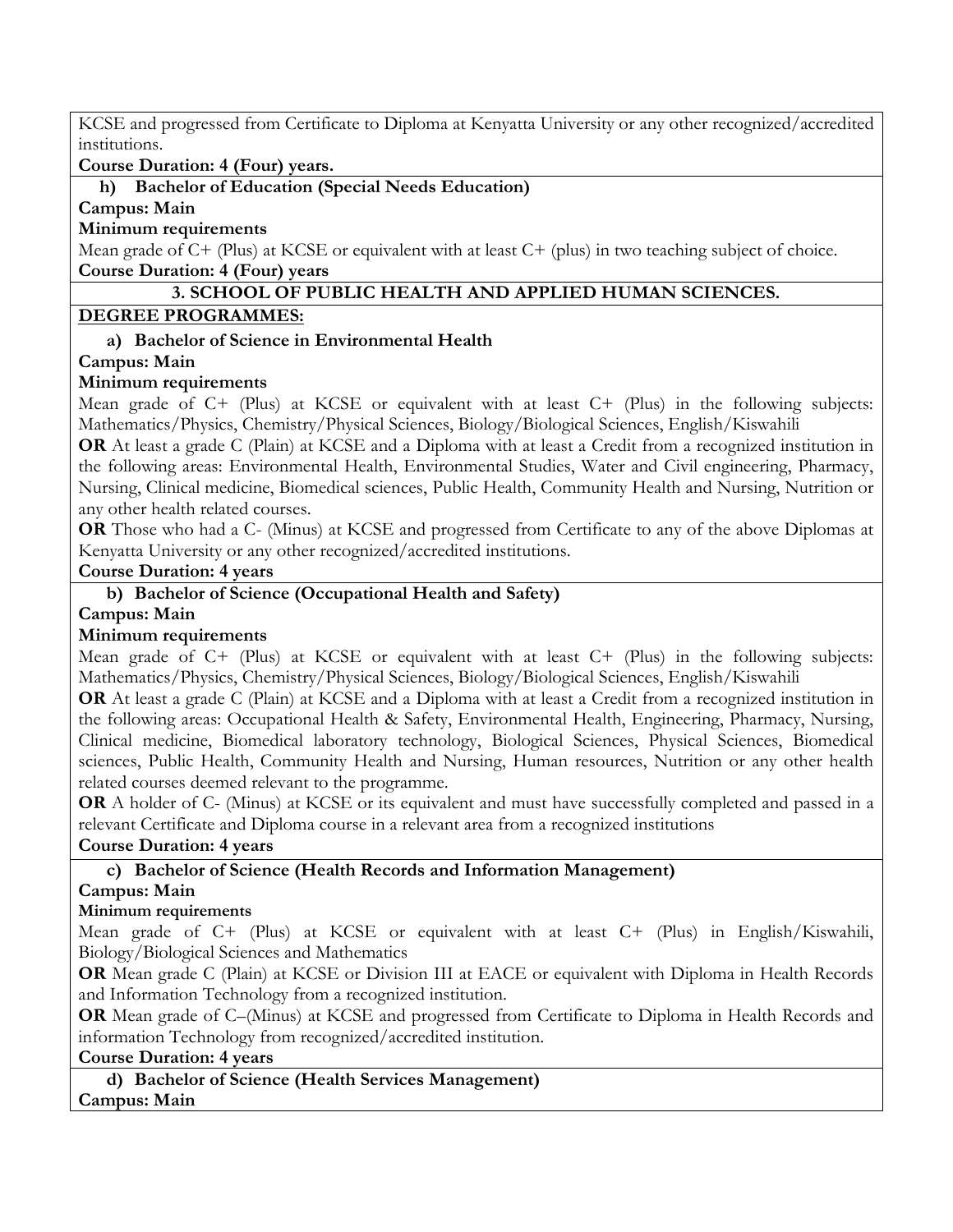### **Minimum requirements**

Mean grade of C+ (Plus) at KCSE or equivalent with at least C+ (Plus) in English/Kiswahili, Mathematics and one (1) Science or Humanities subject.

**OR** mean grade C (Plain) at KCSE or Division III at EACE with Diploma in Health Records and Information Technology from a recognized institution with at least two years relevant post qualification experience.

### **Course Duration: 4 years**

### **e) Bachelor of Science in Health Promotion**

### **Campus: Main**

### **Minimum requirements**

Mean grade of C+ (Plus) at KCSE or equivalent with at least C+ (Plus) in the following subjects: Mathematics/ Physics, Chemistry, Biology, English/Kiswahili

**OR** mean grade C (Plain) at KCSE or Division III at KCE with a Diploma of at least a Credit from recognized institution in the following areas Health promotion, Environmental Health, Pharmacy, Nursing, Clinical Medicine, Public Health, Community Health Nutrition, Health Services Management and other related Courses.

#### **Course Duration: 4 years**

### **f) Bachelor of Science (Community Resource Management)**

**Campus: Main** 

#### **Minimum requirements**

Mean grade of C+ (Plus) at KCSE with C+ (Plus) in either of the following subjects: **Alternative A:** Biology or Agriculture, Geography or Home Science. **Alternative B:** Business Studies, Commerce, Accounting or any other Art-Based Subjects. **OR** Mean grade of C (Plain) at KCSE or equivalent with a Diploma of at least credit pass in Community Development or Extension related work from a recognized institution. **OR** Mean grade of C- (Minus) at KCSE and progressed from certificate to Diploma of at least credit pass in credit pass in Community Development or Extension-related work at Kenyatta University or any other recognized/accredited Institutions.

#### **Course Duration: 4 years**

| Programme Fees Per Academic Year |  |  |
|----------------------------------|--|--|
|                                  |  |  |

| <b>Undergraduate Programmes</b> | Tuition Fees range depending on the | <b>Statutory Fees</b> |              |
|---------------------------------|-------------------------------------|-----------------------|--------------|
|                                 | programme                           |                       |              |
| Art Based                       | East Africans                       | Kshs. $100,000 -$     | Kshs. 26,000 |
|                                 | 120,000                             |                       |              |
|                                 | Non-East Africans                   | Kshs. $140,000 -$     |              |
|                                 | 175,000                             |                       |              |
| Science Based                   | East Africans                       | Kshs. 110,000 -       | Kshs. 26,000 |
|                                 | 140,000                             |                       |              |
|                                 | Non-East Africans                   | Kshs. $150,000 -$     |              |
|                                 | 187,500                             |                       |              |
| Diploma                         | East Africans                       | Kshs. 72,000          | Kshs. 26,000 |
|                                 | Non-East Africans                   | Kshs. 125,000         |              |
| Certificate                     | Kshs. 40,000                        |                       | Kshs. 21,000 |
|                                 |                                     |                       |              |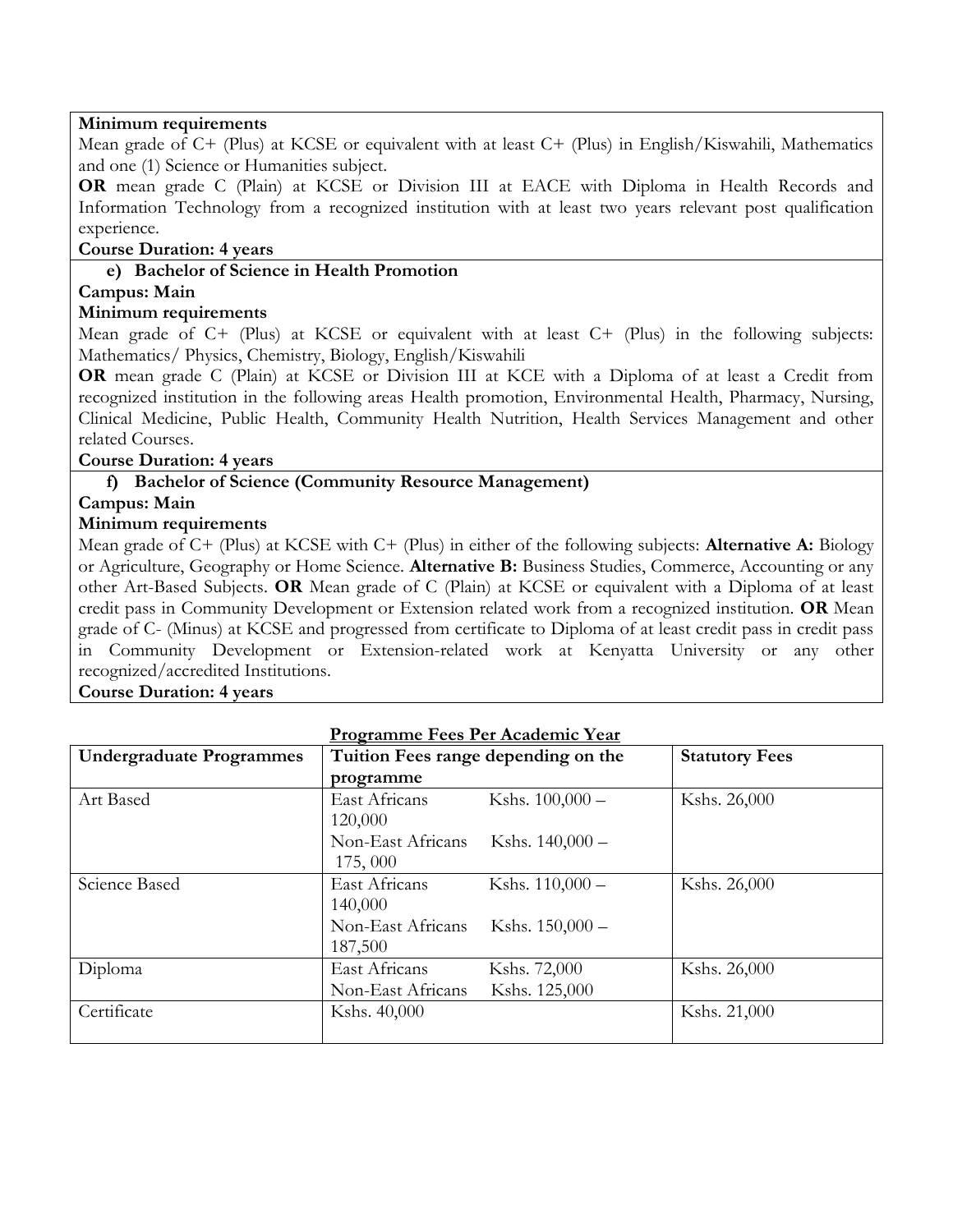### **MODE OF APPLICATION**

### **GUIDELINE FOR ONLINE APPLICATION.**

Application for admission into the programme can be **done online [http://applications.ku.ac.ke](http://applications.ku.ac.ke/)**

- Ensure you have met the eligibility criteria for the selected program.
- Ensure you have scanned Academic Transcripts, Certificates and Passport photo.
- Ensure you have scanned identification documents, either an Identification Card or Passport.
- Ensure you have the required application fee of **Kshs. 2,000/=** for East Africans on your MPESA line for completing the application process.

# **\*\*Payment for online application is only by MPESA through details provided on the application portal only.\*\***

Application forms can be obtained from **Kenyatta University, Admissions Block, Office No. 12** or at the Regional Centers based in **Nairobi, Embu, Mombasa, Kisumu and Garissa** or be downloaded from our website **[www.ku.ac.ke](http://www.ku.ac.ke/)**.

East African applicants shall pay non-refundable processing fee of **Kshs. 2,000/-** through **bank deposit only** into any of the following bank accounts:

| Account No. 011-2906-246-1400 |
|-------------------------------|
| Account No. 010-0305-915-0801 |
| Account No. 018-0290-518859   |
| Account No. 045-0000-2331     |
|                               |

Non-East Africans shall pay non-refundable application processing fee of **USD. 50/=** through **bank deposit only** into the following bank account.

| <b>Bank Name</b> | <b>Account Name</b>                                       | <b>Branch</b>          | $A/c.$ No.     | <b>Swift Code</b> |
|------------------|-----------------------------------------------------------|------------------------|----------------|-------------------|
| Kenya            | National Bank of   Kenyatta University<br>Tuition Account | Kenyatta<br>University | 02020059150800 | NBKEKENXXXX       |

# **\*\*Payment for application forms is only through the bank account details provided above only.\*\***

Duly completed forms should be returned to the **Registrar (Academic)**, **Kenyatta University P.O. Box 43844 – 00100, NAIROBI, Kenya** on or before **8 th April, 2022.** Copies of relevant **professional and academic certificates** and **transcripts**, **Two (2) I'x1' passport size photos** and **original application fee receipt**, **MUST** be attached to the application form.

# **NB: 'O' Level Certificate must be attached: Those with Grade C (Plain) at K.C.S.E must have a Diploma and those with C- (Minus) must have a Certificate and a Diploma in relevant areas of study.**